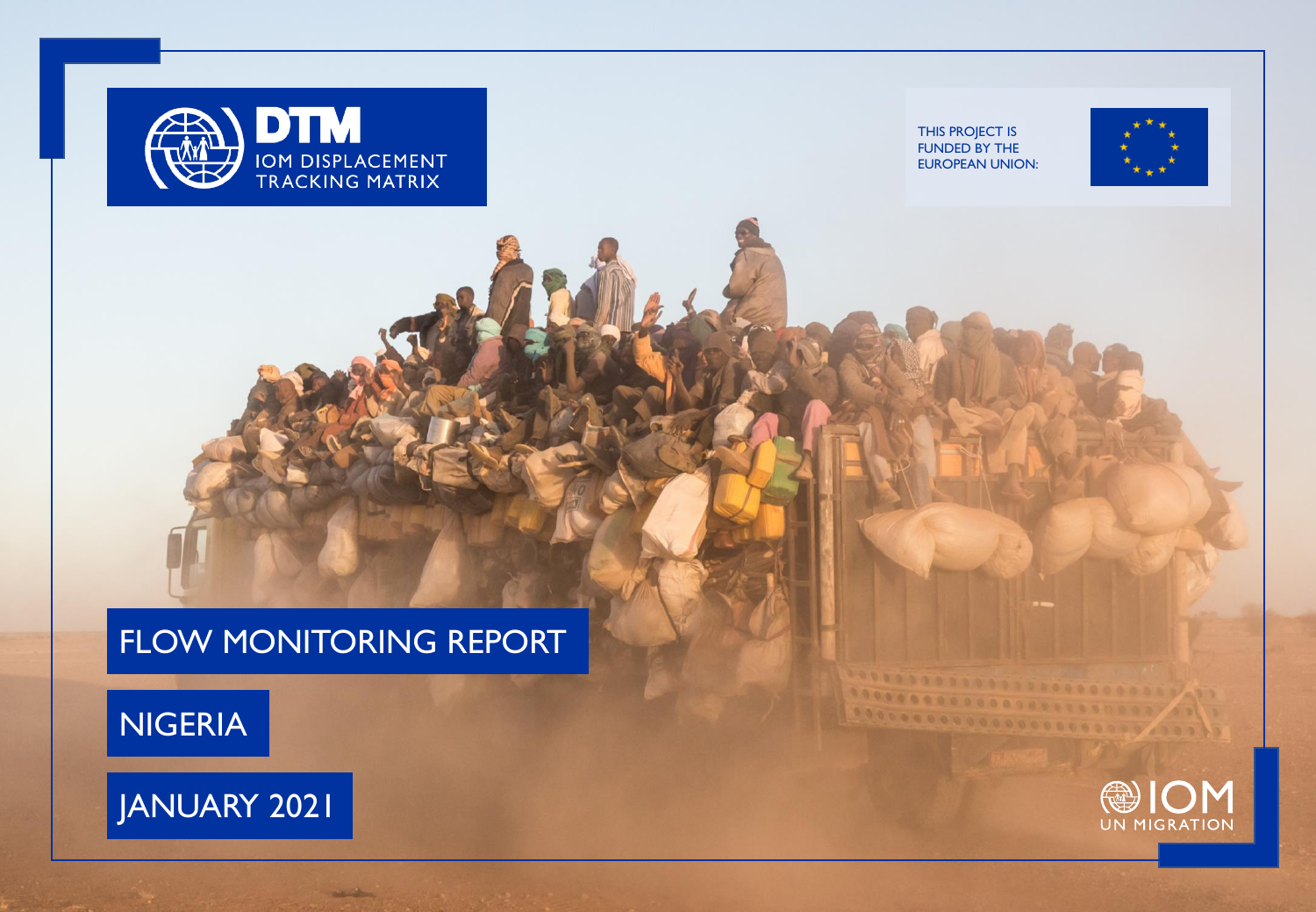

# **F L O W M O N I TO R I N G ● N I G E R I A J A N U A RY 2 0 2 1 ● I N T R O D U C T I O N**

### **INTRODUCTION KEY FIGURES**

In order to gain a better understanding of mobility flows and trends through West and Central Africa, the International Organization for Migration (IOM) implements the Displacement Tracking Matrix's Flow Monitoring (FM) tool at key transit points across the region.

Flow Monitoring activities are conducted in close cooperation with national and local authorities as well as local partners. The Flow Monitoring tool consists of two main components: the Flow Monitoring Registry (FMR), which captures key data on the magnitude, provenance, destination and mode of travel of mobility flows, and the Flow Monitoring Survey (FMS), individual surveys conducted with travellers to gather detailed information about the profiles, migration experience and intentions of migrants. Through these activities, the Flow Monitoring tool collects data on migration flows and trends, traveller profiles, migration journeys, and intentions of migrants, so as to obtain a sharpened view of mobility in West and Central Africa.

In Nigeria, DTM conducts Flow Monitoring activities in several important transit locations in Sokoto and Kano to monitor the movements of passenger buses to and from Niger. The Sokoto FMP covers three migratory routes in Illela, Gada and Sabon-Birnin. And the Kano FMP (Kofar Ruwa Park and Yankaba Park) covers two migratory routes in Dala and Nasarawa Local Government Areas in Kano state

This report presents Flow Monitoring Registry data collected in **January** 2021. It presents key data on flows, routes, provenance, destination and demographic profiles of travellers observed at the FMPs.

Additional information on Flow Monitoring methodology is available on the last page.



**1,290** travellers observed daily

**73%** of travellers observed were Male

**27%** of travellers observed were Female

**-5%** change in flows from the previous month



**31%** of individuals were headed to Nigeria





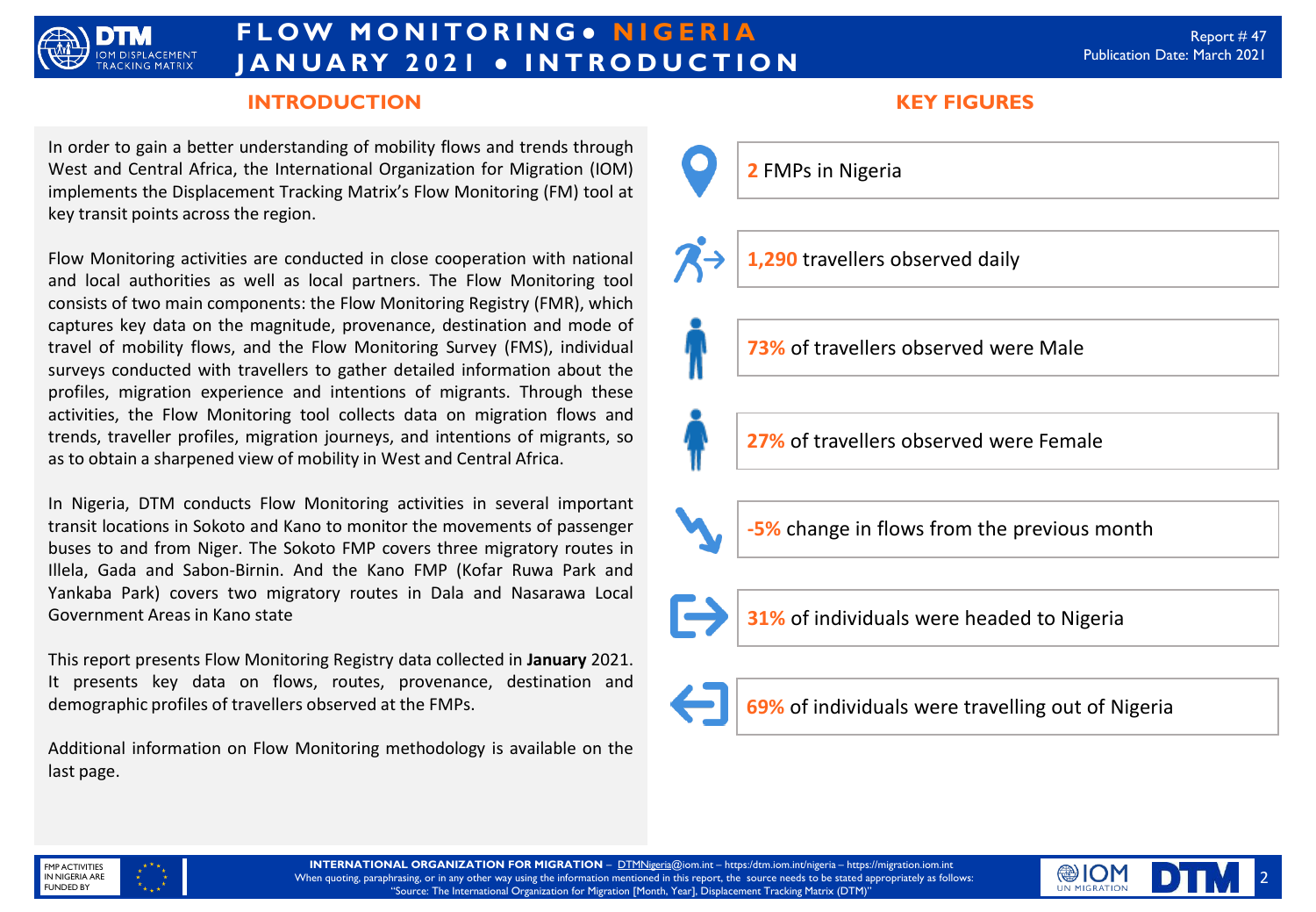

# **F L O W M O N I TO R I N G ● N I G E R I A J A N U A RY 2 0 2 1 ● R E G I S T RY**

### **TRAVELLER PROFILES AND MOBILITY TRENDS**

**Mobility trends**: During the reporting period, on average, 1,290 individuals were observed at FMPs on a daily basis. This represents a decrease of 5 per cent in comparison to the 1,360 individuals observed on a daily basis in December 2020. Few movements were recorded on 1-2 January, with most travellers tending not to travel around New Year festivities. Furthermore, the Local Government Area election conducted in Kano state (where majority of the movements were recorded) was the reason for the decline in movements recorded on 16 January.

**Types of flows:** All observed travellers were conducting cross-border movements (30% were entering the country, while 70% were leaving the country).

**Departure/Origin and destination**: In January 2021, the main cities from which individuals travelled from (inflow) were Maradi (43%), Tahoua (24%), Zinder (23%) and Diffa (7%) in Niger. Travellers from Nigeria (outflow) were primarily headed to Maradi (43%), Zinder (41%) and Diffa (9%) in Niger. The main modes of transportation were Car (57%) and Bus (38%).

**Traveller profiles:** While 64 per cent of travellers were adult male, 21 per cent were adult female and 15 per cent were children (6% female children, 9% male children).

**COVID-19 Awareness:** 99% of individuals were aware of the COVID-19 pandemic.



The depiction and use of boundaries, geographic names, and related data shown on maps and included in this report are not warranted to be error free nor do they imply judgment on the legal status of any territory, or any endorsement or acceptance of such boundaries by IOM.

#### **TRAVELLER PROFILES**



#### **MAIN MODES OF TRANSPORT**



## **Destination of flows** Country % of flows Niger 66% Nigeria 31% Chad 2% Cameroon 1%

**PROVENANCE & DESTINATION OF FLOWS**

Country % of flows

Nigeria 69% Niger 30% Chad <1% Cameroon <1%

**Origin of flows**





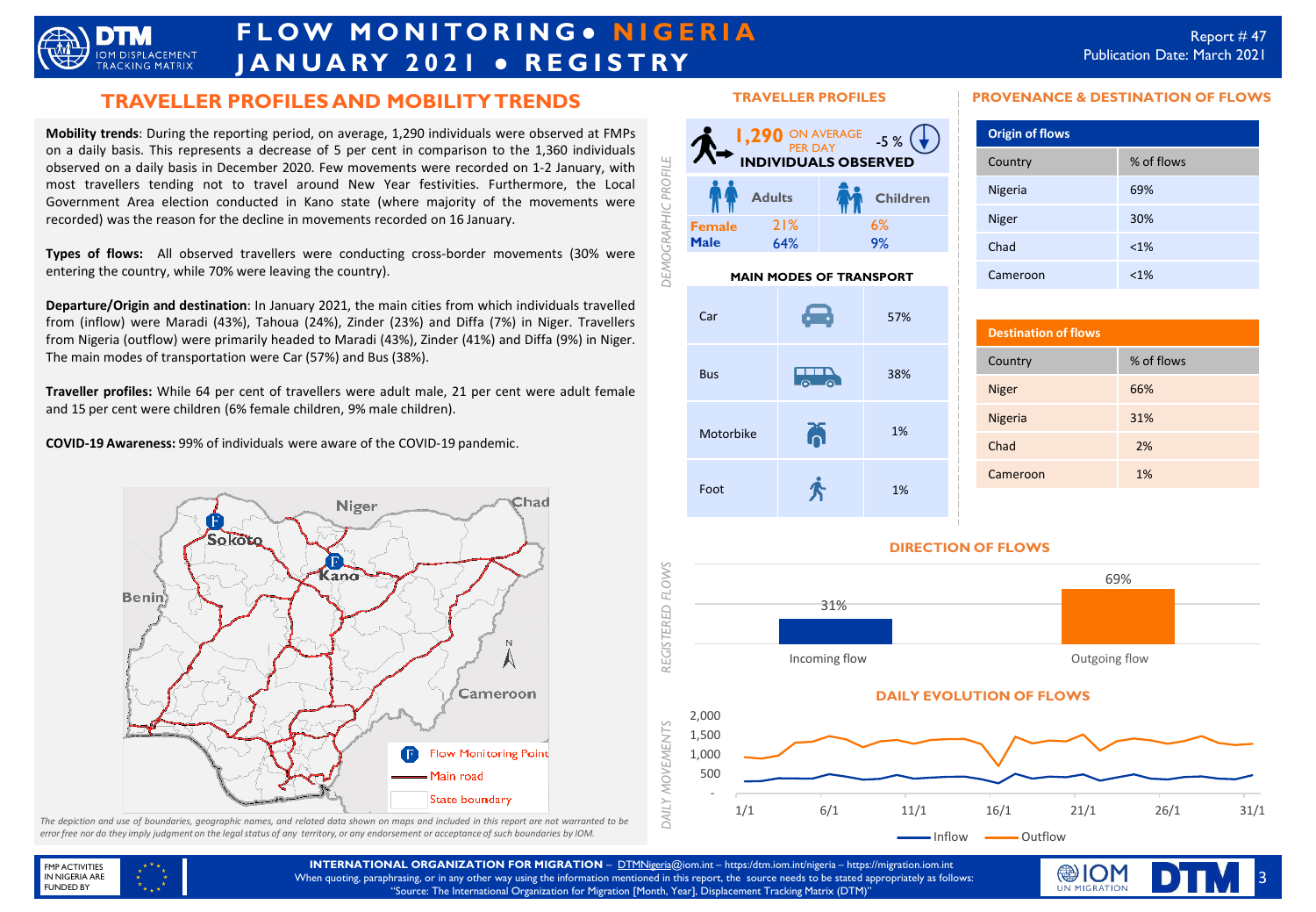

# **F L O W M O N I TO R I N G ● N I G E R I A J A N U A RY 2 0 2 1 ● R E G I S T RY**

### **SOKOTO**

**Presentation of FMP**: The Sokoto Flow Monitoring Point (FMP) was set up in March 2017 covering three migratory routes in Ilella, Gada and Sabon-Birnin. The FMP monitors cross-border flows of migrants between Nigeria and Niger to better understand dynamics of migration covering these routes.

**Mobility trends**: In the reporting period, at the Sokoto FMP, on average 167 individuals were observed daily. This represented a decrease of 2 per cent since December, during which 171 individuals had been observed. The slight decrease may be attributed to the tight security at the Nigerian border and port health authorities ensuring strict compliance to COVID-19 measures. Over the month, peaks were observed on 3rd, 10<sup>th</sup>, 17<sup>th</sup> and 24<sup>th</sup> which corresponded to market days in Gada, Illela, Sabon-Birnin, Yarbulutu, Mailalle (in Nigeria), Tumfafi, Dandadi and Souloulou (in Niger Republic). Meanwhile, the number of individuals observed remained steady during nonmarket days.

**Types of flows:** All observed travellers were conducting cross-border movements (70% were entering the country, while 30% were leaving the country).

**Departure/Origin and destination**: In January 2021, the main cities from which individuals travelled from (inflow) were Tahoua (54%) and Maradi (46%). Travellers from Nigeria (outflow) were primarily headed to Maradi (71%), Tahoua (25%) and Zinder (3%). The modes of transportation were car (41%), bus (21%), motorbike (11%), foot (10%), bicycle (10%) and riding animals (3%).

**Traveller profiles:** While 59 per cent of travellers were adult male, 24 per cent were adult female and 17 per cent were children (6% female children, 11% male children).



*data shown on maps and included in this report are not warranted to be error free nor do they imply judgment on the legal status of any territory, or any endorsement or acceptance of such boundaries by IOM.*

#### **TRAVELLER PROFILES**



#### **MAIN MODES OF TRANSPORT**



#### **PROVENANCE & DESTINATION OF FLOWS**

| <b>Origin of flows</b> |            |
|------------------------|------------|
| Country                | % of flows |
| <b>Niger</b>           | 70%        |
| Nigeria                | 30%        |

| <b>Destination of flows</b> |            |
|-----------------------------|------------|
| Country                     | % of flows |
| <b>Nigeria</b>              | 70%        |
| <b>Niger</b>                | 30%        |



**DIRECTION OF FLOWS**

#### **DAILY EVOLUTION OF FLOWS**



FMP ACTIVITIES IN NIGERIA ARE FUNDED BY

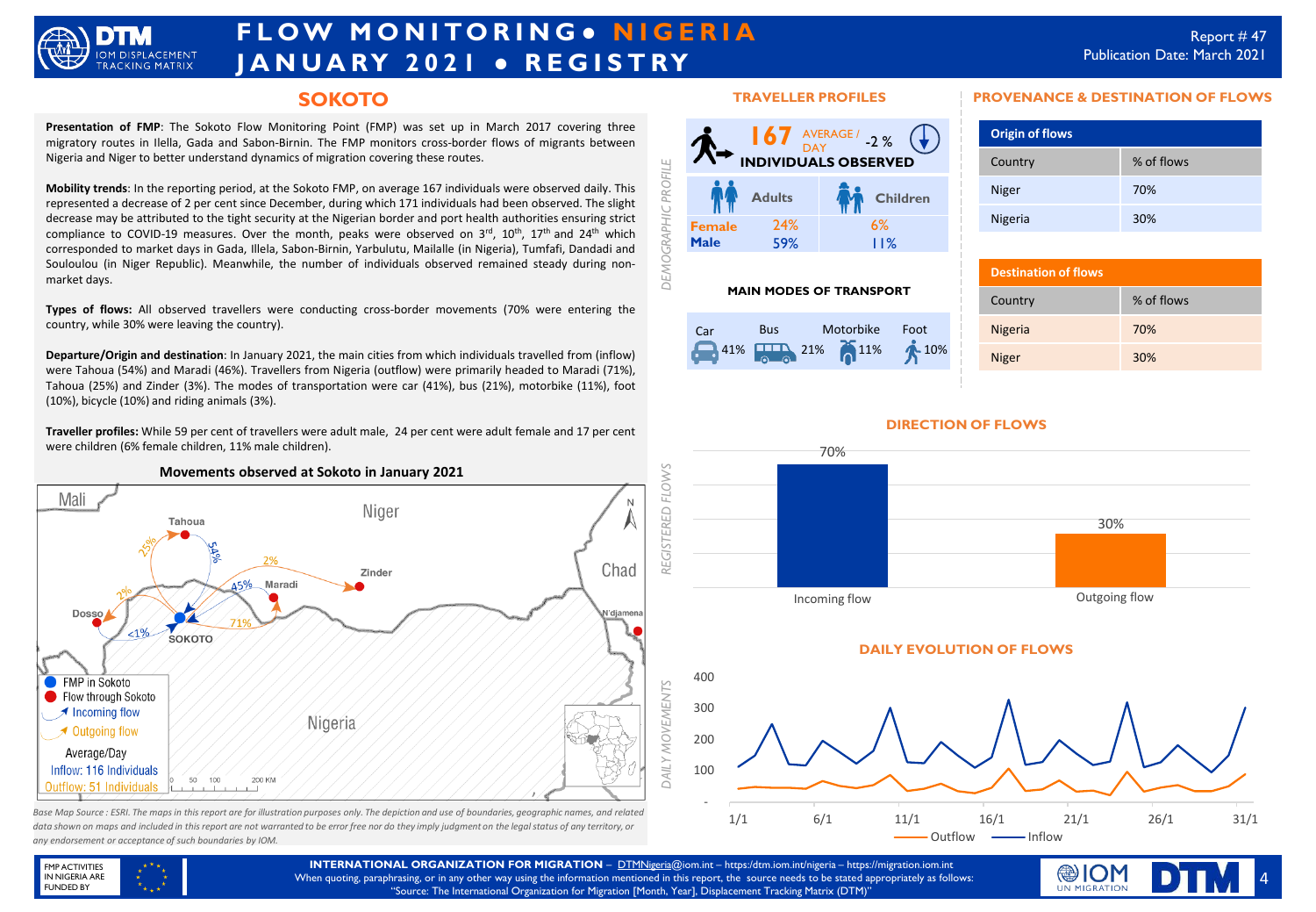

# **F L O W M O N I TO R I N G ● N I G E R I A J A N U A RY 2 0 2 1 ● R E G I S T RY**

### **KANO**

**PRESENTATION OF FMP**: The Kano FMP (Kofar Ruwa Park and Yankaba Park) has been collecting data since March 2017, covering two migratory routes passing through Dala and Nasarawa Local Government Areas in Kano state. The FMP was installed to monitor cross-border flows of migrants between Nigeria and Niger and to better understand dynamics of migration covering these routes.

**Mobility trends**: In the reporting period, at the Kano FMP, on average, 1,124 individuals were observed daily. This represents a decrease of 5 per cent in comparison to the number of individuals observed in the previous month, (1,188 individuals). The first two days in January 2021 recorded very low inflow and outflow as a result of the New Year celebration. Also, there was a notable dip in flows on the 16th because of elections held in Kano at the Local Government level.

**Types of flows:** All observed travellers were undertaking a trans-boundary movement (26% were entering the country, while 74% were leaving the country).

**Departure/Origin and destination**: In January 2021, the main cities from which individuals travelled from (inflow) were Zinder (42%), Maradi (42%) and Diffa (12%) in Niger. Travellers from Nigeria (outflow) were primarily headed to Zinder (46%), Maradi (39%) and Diffa (10%) in Niger. The modes of transportation were car (59%) and bus (41%).

**Traveller profiles:** While 65 per cent of travellers were adult male, 20 per cent were adult female and 15 per cent were children (6% female children, 9% male children).



Base Map Source : ESRI. The maps in this report are for illustration purposes only. The depiction and use of boundaries, geographic names, and related *data shown on maps and included in this report are not warranted to be error free nor do they imply judgment on the legal status of any territory, or any endorsement or acceptance of such boundaries by IOM.*

#### **TRAVELLER PROFILES**



 $Car$  59%

 $\overline{a}$ 

**MODES OF TRANSPORT**

Bus

#### **PROVENANCE & DESTINATION OF FLOWS**

| <b>Origin of flows</b> |            |
|------------------------|------------|
| Country                | % of flows |
| Nigeria                | 74%        |
| <b>Niger</b>           | 25%        |
| Chad                   | $< 1\%$    |
| Cameroon               | $< 1\%$    |

| <b>Destination of flows</b> |            |
|-----------------------------|------------|
| Country                     | % of flows |
| <b>Niger</b>                | 71%        |
| <b>Nigeria</b>              | 26%        |
| Chad                        | 2%         |
| Cameroon                    | 1%         |

### **DIRECTION OF FLOWS**

41%



#### FMP ACTIVITIES IN NIGERIA ARE FUNDED BY